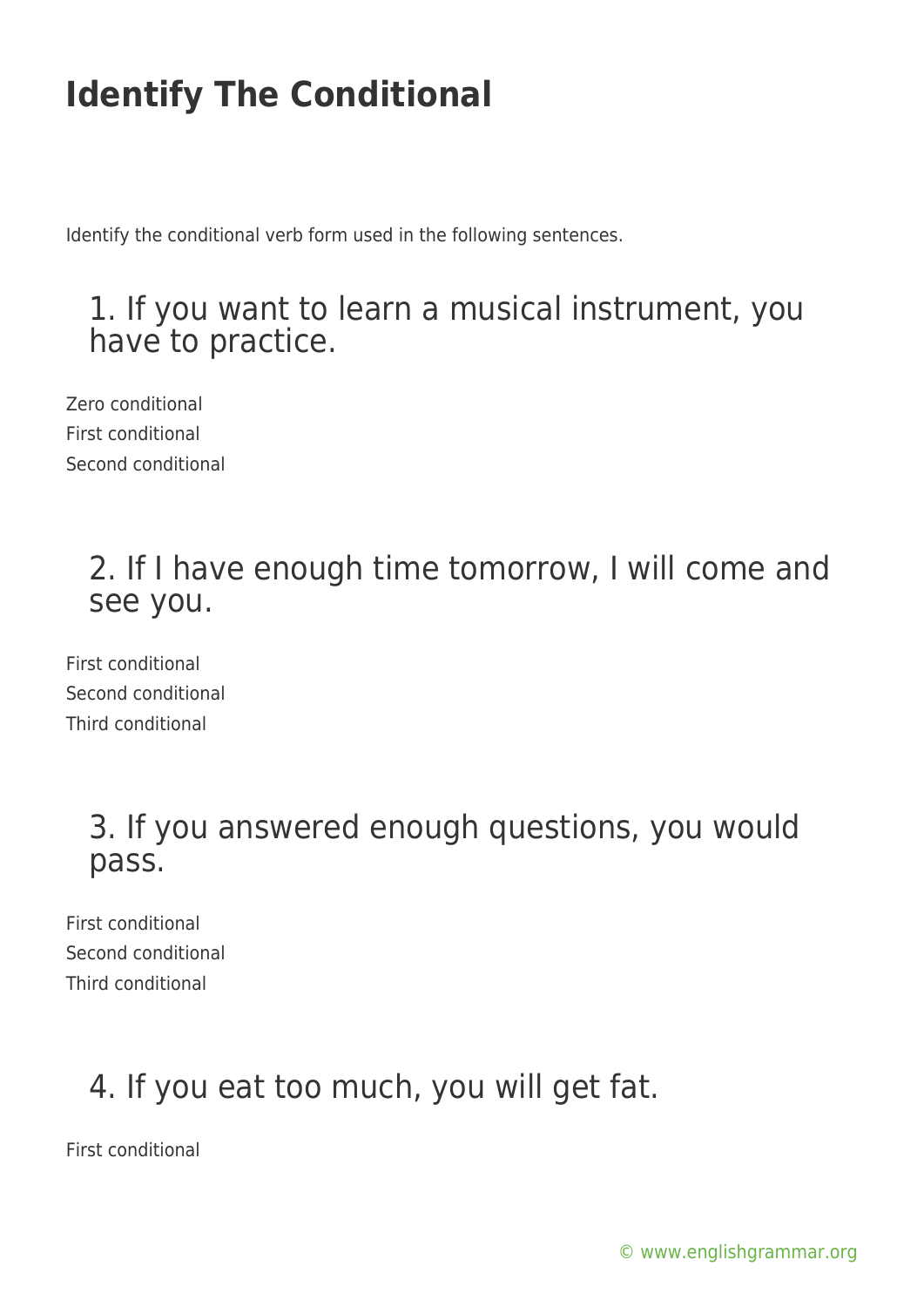Second conditional Third conditional

### 5. If she arrived now, we could go to the movies.

First conditional Second conditional Third conditional

### 6. If it is fine tomorrow, I will paint the walls.

First conditional Second conditional Third conditional

## 7. It would be nice if you cooked dinner today.

First conditional Second conditional Third conditional

### 8. I will get up earlier if there is a good reason to.

First conditional Second conditional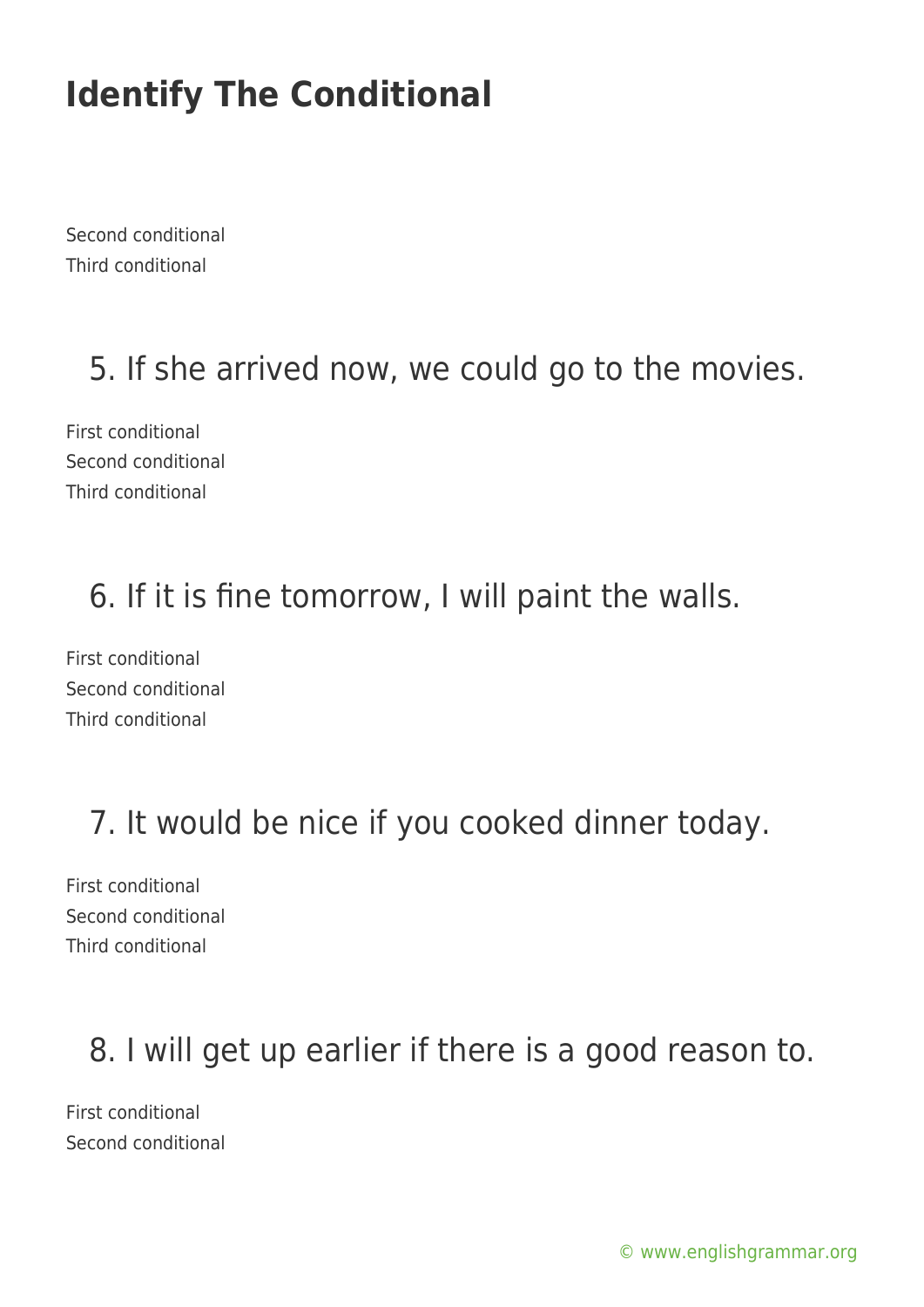Third conditional

## 9. If we had enough money we could buy a car.

First conditional Second conditional Third conditional

#### 10. If I had won the race, I would have made my parents proud.

First conditional Second conditional Third conditional

#### 11. If you had asked me more nicely, I might have bought you a drink.

First conditional Second conditional Third conditional

## 12. If you heat ice it melts.

Zero conditional